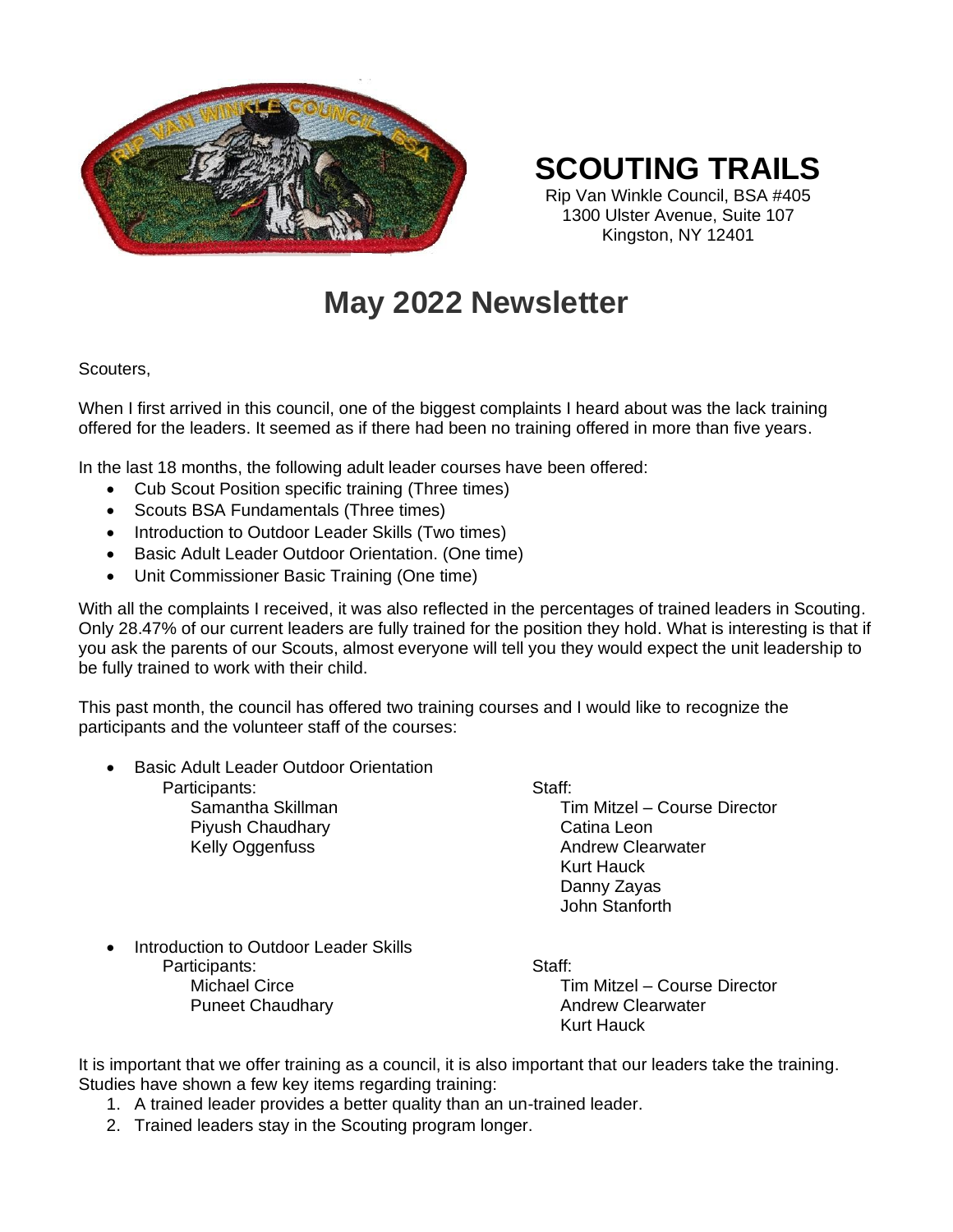- 3. Scouts that have trained leaders stay in the Scouting program longer.
- 4. The longer a Scout stays in Scouting, the more successful they become in life.

Where are you when it comes to training?

Be safe! We are all in this together.

See you down the trail...

Dana E. Kuhns Scout Executive/CEO

#### **COUNCIL CALENDAR**

| OUNCIL CALENDAR |                                                    | <b>RIP VAN WINKLE</b> |                                            |  |
|-----------------|----------------------------------------------------|-----------------------|--------------------------------------------|--|
| May             | Subject                                            |                       | <b>COUNCIL SERVICE CENTER</b>              |  |
| 1               | <b>I-EID AL FITR</b>                               |                       |                                            |  |
| $\overline{7}$  | <b>BOWLATHON</b>                                   |                       | <b>HOURS</b>                               |  |
| 8               | <b>US - MOTHERS DAY</b>                            | Monday                | 10:00AM to 6:00PM                          |  |
| 15              | <b>OA - LODGE MEETING</b>                          | Tuesday               | 10:00AM to 6:00PM                          |  |
| 16              | <b>RVWC - LEADER'S ROUNDTABLE</b>                  | Wednesday             | 10:00AM to 6:00PM                          |  |
| 16              | RVWC - UNIT FAIR SHARE GOALS SET                   | Thursday<br>Friday    | 10:00AM to 6:00PM<br>10:00AM to 6:00PM     |  |
| 21              | <b>CTM-BEAVER DAY</b>                              | Saturday              | Closed                                     |  |
| 23              | <b>RVWC - COUNCIL ANNUAL MEETING</b>               | Sunday                | Closed                                     |  |
|                 | <b>RVWC - SERVICE CENTER AND</b>                   |                       |                                            |  |
| 30 <sub>o</sub> | <b>SCOUT SHOP CLOSED</b>                           |                       | 845-339-0846 - Phone<br>845-339-1168 - Fax |  |
| 30              | <b>US - MEMORIAL DAY</b>                           |                       |                                            |  |
| June            | Subject                                            |                       |                                            |  |
| $3$ to $6$      | <b>OA - SPRING FELLOWSHIP WEEKEND</b>              |                       |                                            |  |
| $3$ to $6$      | <b>OA -ORDEAL WEEKEND</b>                          |                       |                                            |  |
| $\overline{4}$  | <b>J-SHAVUOT BEGINS AT SUNSET</b>                  |                       |                                            |  |
| $\overline{4}$  | OA - BROTHERHOOD CEREMONTY                         |                       |                                            |  |
| $\overline{4}$  | OA - VIGIL SELECTIONS COMMITTEE MTG                |                       |                                            |  |
| $5$ to $8$      | <b>J-SHAVUOT</b>                                   |                       |                                            |  |
| 8               | RVWC - COUNCIL RECOGNITION DINNER                  |                       |                                            |  |
| 10 to 11        | CTAA-CAMP TRI-MOUNT ALUMNI ASSOCIATION YARD SALE   |                       |                                            |  |
| 10 to 12        | <b>OA - SECTION CONCLAVE</b>                       |                       |                                            |  |
| 14              | <b>US-FLAG DAY</b>                                 |                       |                                            |  |
| 19              | <b>US-FATHERS DAY</b>                              |                       |                                            |  |
| 20              | <b>RVWC - SERVICE CENTER AND SCOUT SHOP CLOSED</b> |                       |                                            |  |
| 20              | US - JUNETEENTH (Observed)                         |                       |                                            |  |
| 20              | RVWC - TEE IT UP FOR SCOUTING GOLF TOURNAMENT      |                       |                                            |  |
| 30              | <b>RVWC-EAGLE DINNER</b>                           |                       |                                            |  |

Meeting times can be found in the Council calendar of the Council website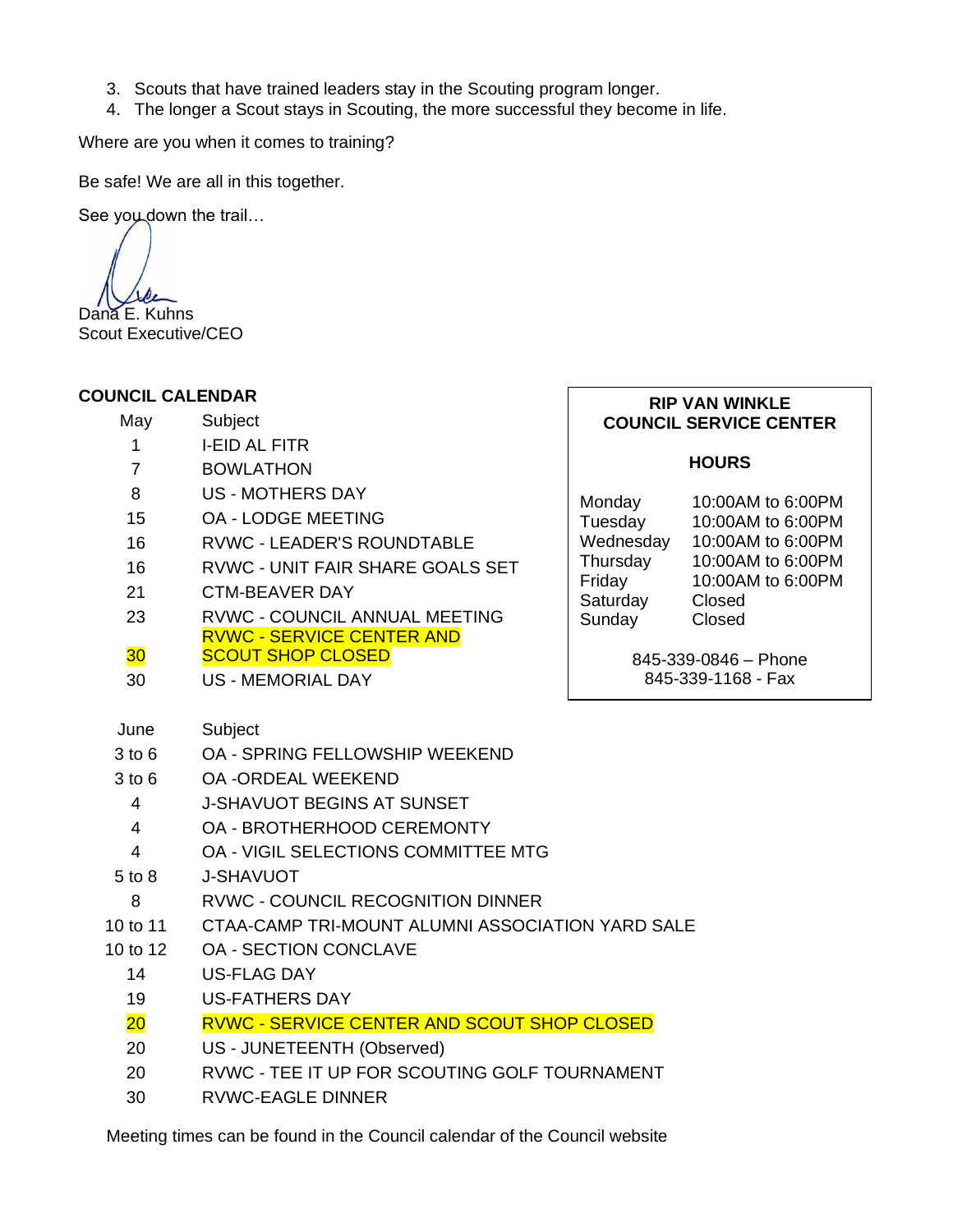Calendar acronyms:

- AD Algonquin District **I** Islamic holiday
- C Christian holiday J Jewish holiday

CDC - Council Discount Card MD - Mohican District

- 
- CTAA Camp Tri-Mount Alumni Assn. RVWC Rip Van Winkle Council
- CTM Camp Tri-Mount US US holiday

- 
- 

The Rip Van Winkle Council office and Scout Shop will be closed on Monday, May

- CS Cub Scout OA Order of the Arrow
	-
	-

#### **PLEASE NOTE – RVWC OFFICE CLOSURES**

**MEMORIAL DAY** 30 for Memorial Day. The office and Scout Shop will re-open on Tuesday morning REMEMBER & HONOR  $*$ \*\*\* $*$ 

at 10:00AM.

The Rip Van Winkle Council office and Scout Shop will be closed on Monday, June 20 on honor of the Juneteenth holiday. The office and Scout Shop will re-open on Tuesday morning at 10:00AM.

#### **SILVER BEAVER AWARD**

The Silver Beaver Award was introduced in 1931 and is a council-level distinguished service award of the Boy Scouts of America. Recipients of this award are registered Scouters who have made an impact on the lives of youth through service given at the council level. The award is made for noteworthy service of exceptional character to youth by registered Scouters within the territory of a local council.

Anyone may nominate any deserving registered Scouter to the council, which selects recipients for the following year. This nomination form must be sent to the local council by May 31, 2022. To prevent embarrassment, the candidate should not be notified of this nomination.

The nomination form is included with the additional forms sent with this newsletter.

Please see the attached additional information sheets (AI-1)

#### **WELCOME CATINA LEON!**

Hello fellow Scouters. I am Catina Leon of Pack 70 in Highland. Scouting has been a large part of my family and growth. My grandmother was a den mother in Pack 70 in the 50s and 60s. My son joined as a tiger in 2005 and in 2006 I started my scouting journey as a den mother in Pack 125. My daughter joined as a Lion Cub of Pack 70 in 2018 and by 2019 I became a den leader and am currently the Cubmaster.

Outside of Scouting, I am a certified teacher, director of a preschool and a corporate accountant and tax processor. My family loves the outdoors and learning and strive to live by the Scout Law. Please be patient with me as I learn the ropes. I look forward to working with everyone.



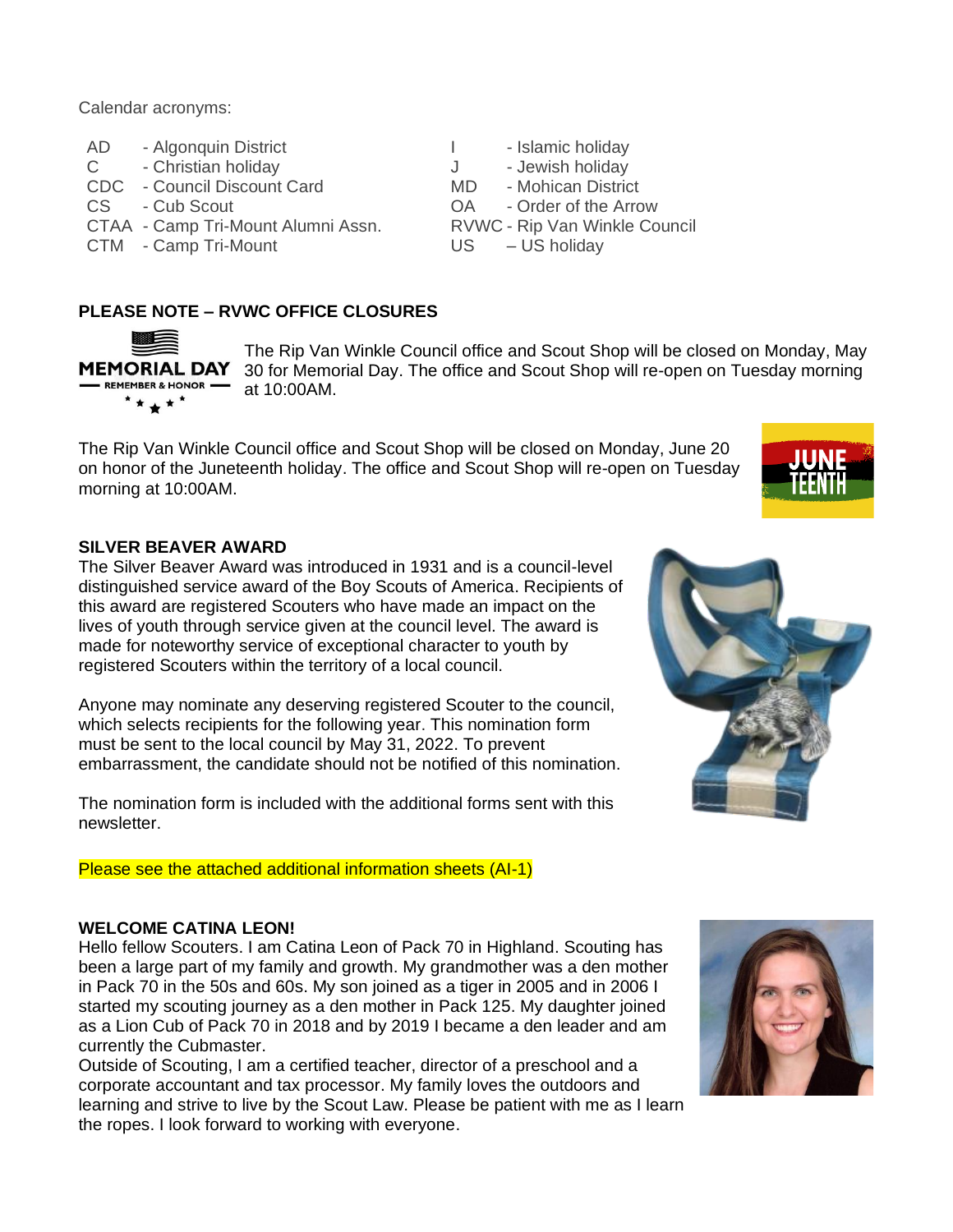Catina will be taking on the responsibilities of the Council Registrar as well as making posts to our website, Facebook page and Instagram.

### **CAMP TRI-MOUNT NEWS**

#### **CAMPMASTERS NEEDED**

Campmasters are needed to assist on the weekends at Camp Tri-Mount!! What is a Campmaster? The Campmaster will arrive on Friday evening, check in any units over the weekend, do a walkaround to check buildings and program areas, answer questions from units using the camp and checking them out on Sunday. Where would you stay? As a Campmaster you and your family would stay in the Savatgy Cabin. The cabin has 2 bedrooms, a living room and kitchen as well as a bathroom with shower. We need a folks that would be



willing to take 1 or 2 weekends during the year. For more information contact the council office.

#### **BEAVER DAY – MAY 21st**

Mark your calendar for Beaver Day on May 21<sup>st</sup>. This will be only the second time since March 2020 that we will have the opportunity to do much needed maintenance projects in Camp. We have projects for all ages and skill sets – from cleaning a campsite – painting – construction projects – electrical – cleaning – landscaping – etc. We need both physical help as well as monetary help or material donations.

We hope to have the camp open to units soon. If interested, please email [Dana.Kuhns@Scouting.org](mailto:Dana.Kuhns@Scouting.org) we will get additional info out to you.

#### Plan for the day:

| 8:45AM  | <b>Volunteers arrive</b>       |
|---------|--------------------------------|
| 9:00AM  | Work parties begin around camp |
| 12:00PM | Lunch (provided)               |
| 1:00PM  | Work parties begin around camp |
| 3:30PM  | Work projects completed        |



#### **2022 CAMP IN A BOX (CIAB)**

#### <https://www.rvwbsa.org/campinabox>

Your Scouts are invited to participate in the Camp Tri-Mount 2022 Camp-in-a-Box - a virtual week of Scout Camp. CIAB is planned for July 11 to 14 and the schedule is just like being at camp - minus the rain, bugs and forest critters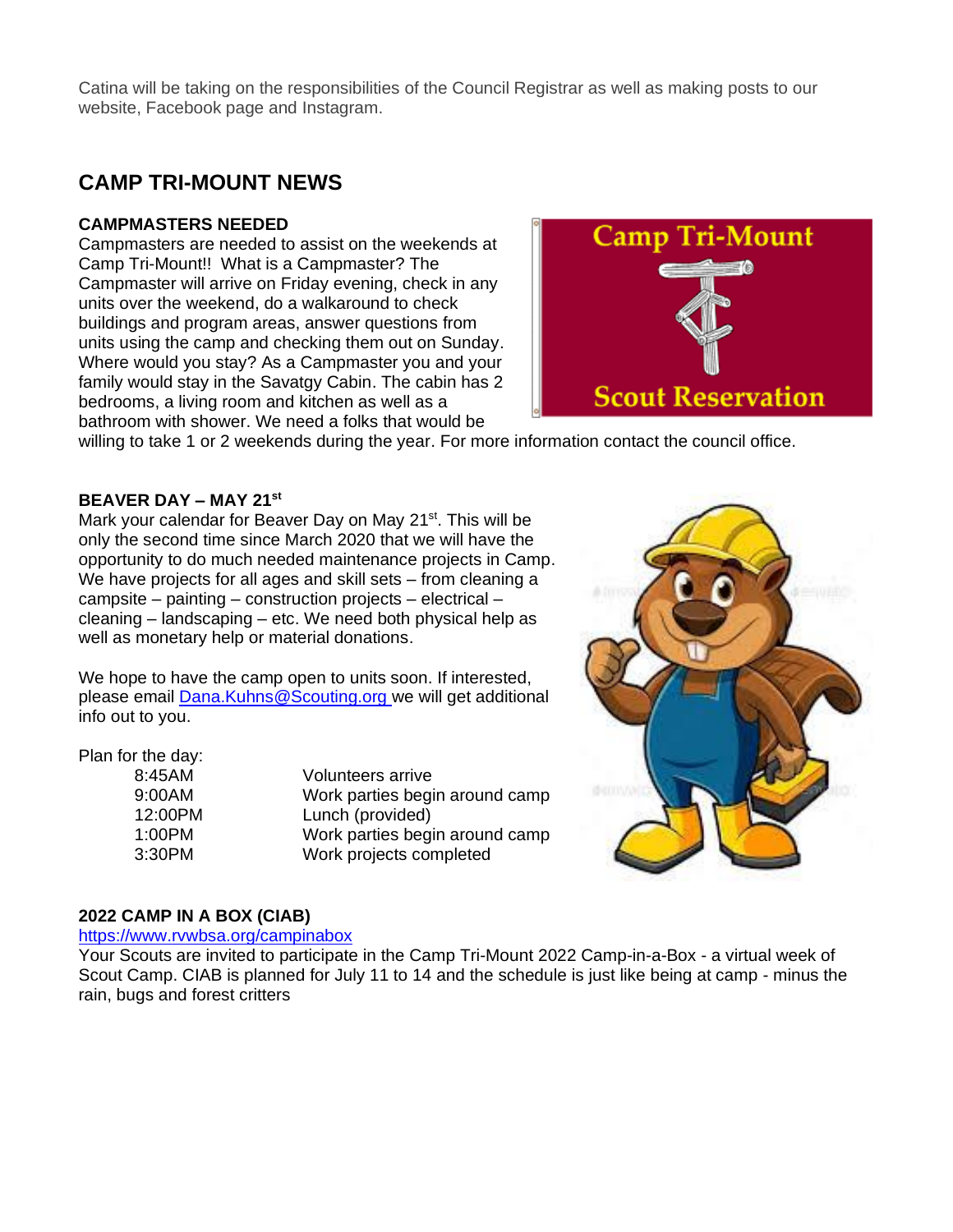The cost is \$95 for the week. Registration will open soon for the 2022 Camp Tri-Mount in a Box.

2022 Camp-in-a-Box registration includes:

- Registration for up to 5 Merit Badges
- Camp-in-a-Box T-shirt
- Camp-in-a-Box Patch
- A box with various surprise goodies
- And much, much more

Once the website is a link will be sent to all Scouts BSA members and leaders.



Questions? Please contact our CIAB chair, Danny Zayas at [bluemarble365@gmail.com.](mailto:bluemarble365@gmail.com)

#### **SUMMER CAMPING OPPORTUNITIES AT CAMP TRI-MOUNT**

While our National office did not permit us to operate a long-term camp this summer, they will allow us to operate short-term camp.

The Rip Van Winkle Council is happy to report we will be offering weekend camping for our Cub Scout families as well as for our Scout BSA troops.

| The planned weekends are as follows:<br>Open camping weekend                                                                                |                                                                                              |         |                                                               | July 15 to 17   |
|---------------------------------------------------------------------------------------------------------------------------------------------|----------------------------------------------------------------------------------------------|---------|---------------------------------------------------------------|-----------------|
|                                                                                                                                             | <b>Cub Scout Family weekend</b>                                                              |         |                                                               | July 22 to 24   |
| $\circ$<br>$\bigcirc$<br>$\bigcap$                                                                                                          | Scouts BSA nature focused merit badge weekend<br>Astronomy<br>Insect<br><b>Plant Science</b> | $\circ$ | $\circ$ Reptile Study<br>o Mammals Study<br><b>Bird Study</b> | July 29 to 31   |
| Scouts BSA emergency focused merit badge weekend<br>○ First Aid<br><b>Emergency Preparedness</b><br>$\circ$<br>Search and Rescue<br>$\circ$ |                                                                                              |         | August 5 to 7                                                 |                 |
| Scouts BSA automotive focused merit badge weekend<br>Automotive Maintenance<br>$\bigcirc$                                                   |                                                                                              |         | August 12 to 14                                               |                 |
| $\bigcirc$                                                                                                                                  | Scouts BSA wilderness survival focused merit badge weekend<br><b>Wilderness Survival</b>     |         |                                                               | August 19 to 21 |

Please see the attached additional information sheets (AI-2)

#### **LEADER ROUNDTABLE**

The next Leader Roundtable will be held on Monday, May 16th at 7:00pm. Below is the zoom meeting link for the roundtable. All interested Leaders and adults are encouraged to attend.



**Leaders Roundtable 6:50PM Gathering**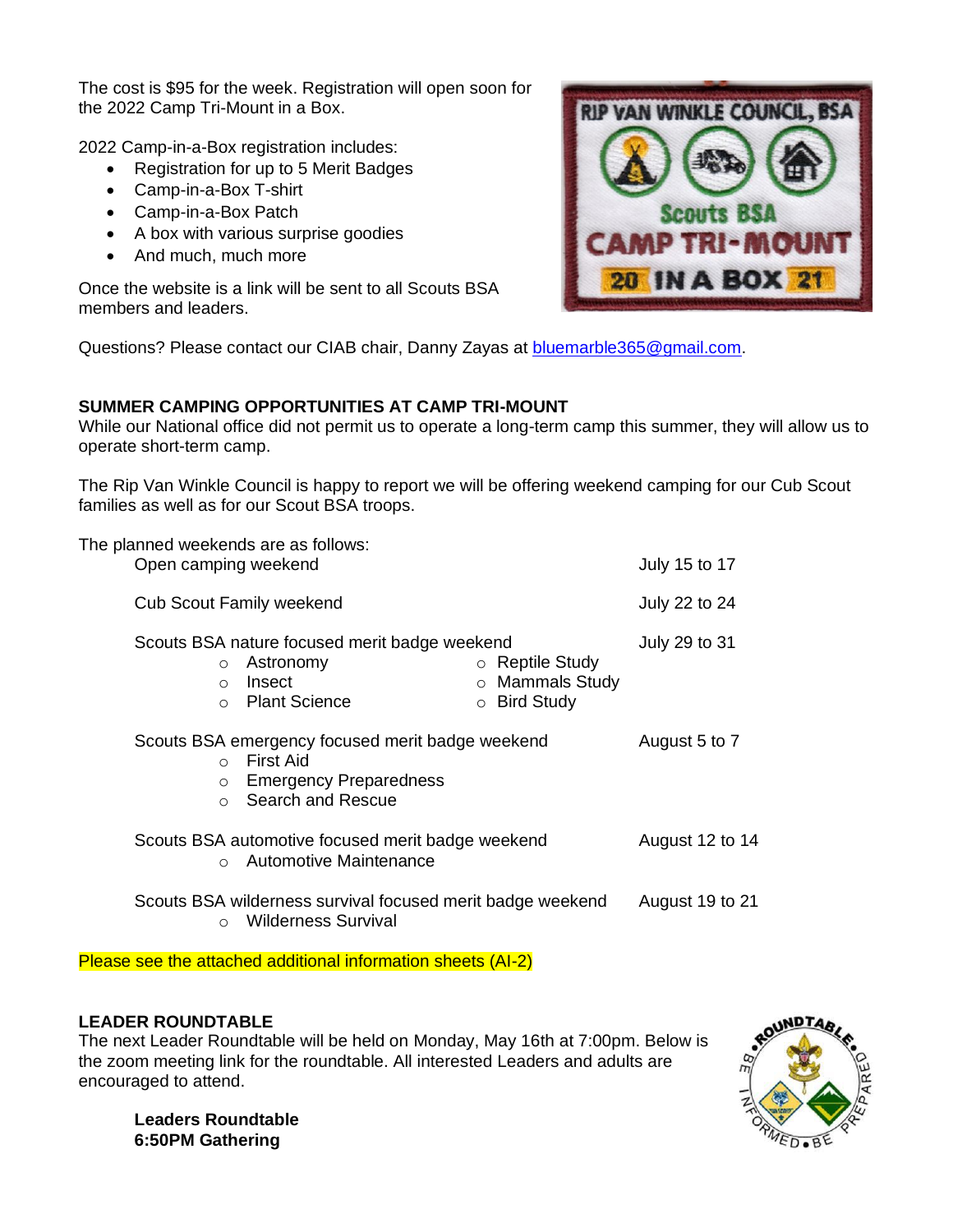Topic: **RVWC Leader Roundtable** Time: **May 16, 2022, 07:00 PM** Eastern Time (US and Canada)

#### Join Zoom Meeting

#### **<https://us06web.zoom.us/j/89057893143?pwd=Q2xvR0IyZUFvWm9nbHhEMFNiNG1oUT09>**

Meeting ID: 890 5789 3143 Passcode: 7A68K5

One tap mobile

+16465588656,,89057893143#,,,,\*656380# US (New York)

Dial by your location +1 646 558 8656 US (New York) Meeting ID: 890 5789 3143 Passcode: 656380

#### **ORDER OF THE ARROW NEWS**

Hey Lodge Members and Unit Leaders – we need your help! We have learned that several youth and adult members of our Lodge are not receiving emails and other communications. If you are one of those individuals, please send your name, phone number and email address to Jim Sexton [\(jbrsexton@live.com\)](mailto:jbrsexton@live.com) so we can update our records. There are lots of things that will be occurring Statistical and the number and email address to Jim Sexton (jbrsexton @live.com) so we can<br>update our records. There are lots of things that will be occurring<br>this spring that we would like you to attend including the next Meeting which will be held in person.



Specifics:

Half Moon Lodge #28 - Monthly Meeting May 15, 2022 6:00PM Smokin' Pony BBQ pavilion 963 Kings [Highway](https://www.yelp.com/map/smokin-pony-bbq-saugerties-2) Saugerties, NY 12477

#### **NATIONAL JAMBOREE 2023**

Hey Scout:

Are you interested in a High Adventure Outing? Are you interested in camping with 30,000+ other Scouts/Venturers? Do you want an experience that will last a lifetime? Do you want to be one of thirty-six Scouts from our Council to go?

#### **ADVENTURERS WANTED!**

Get ready! The 2023 National Scout Jamboree is coming and it's not your father's jamboree. We're talking seriously high adventure, people! Whitewater rafting, zip-lining, rappelling, mountain biking, hiking, and more - with 50,000 of your closest friends at the brand-new Summit Bechtel Reserve in the wilds of West Virginia.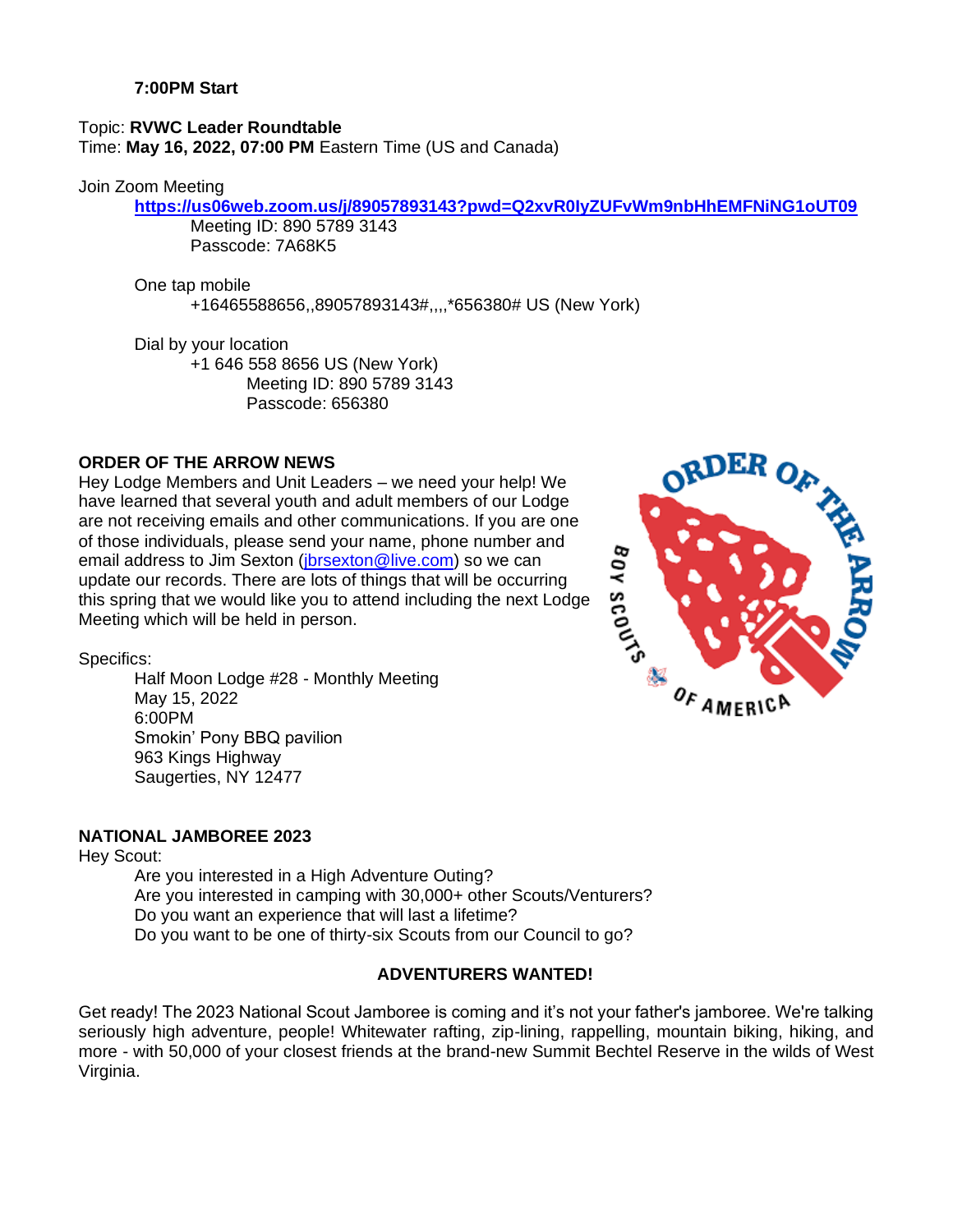

#### **[What is the National Jamboree?](http://www.quivira.org/Program/2013%20National%20Scout%20Jamboree/~/media/Councils/Council198/Council%20Special%20Events/2013%20Jambo%20Youth%20Application.ashx)**

Every four years, the National Council of the Boy Scouts of America organizes the ultimate Boy Scout experience, the National Jamboree! The BSA has scheduled the next Jamboree in 2023. It will be the third Jamboree to be held at the new Summit Scout Reservation in West Virginia.

Over 40,000 Scouts and Scouters attended the Jamboree in 2017, and all the excitement of past Jamborees will be incorporated with new themes and shows. What goes on at a Jamboree? Everything that the combined resources of the National Council and thousands of the best volunteers from every local council can provide. For example: 5K Fun Run, 4-way volleyball, rifle shooting, action alley, bike-athon's, buckskin games, confidence courses, bicycle motocross, pioneering, rappelling towers, trapshooting, fishing, canoe slalom, scuba diving, kayaking, a HUGE merit badge midway, stage shows, and the Order of the Arrow Indian Village. If this isn't enough – there's much, much more!

Keep your eyes and ears open for news from the Council Service Center as to when informational meetings will be held.

Yours in Scouting, Rip Van Winkle Jamboree Committee

Please see the attached additional information sheets (AI-3 and AI-4)

#### **JAMBOREE INFORMATIIONAL MEETINGS PLANNED**

Would you like to learn more about the Jamboree? National Jamboree informational meetings will be held on the following dates:

**Monday, May 9** 7:00PM Acra Community Center 683 Old Route 23 Acra, NY 12405

#### **Wednesday, May 18**

7:00PM Rosendale Community Center/Ball Park 1055 Route 32 Rosendale, NY 12472

**Wednesday, May 25** 7:00PM Zoom

Join Zoom Meeting

[https://us06web.zoom.us/j/84812091598?pwd=dEYzYnBJTktSVEk5R2E5Sm92S1](https://us06web.zoom.us/j/84812091598?pwd=dEYzYnBJTktSVEk5R2E5Sm92S1ZkQT09) [ZkQT09](https://us06web.zoom.us/j/84812091598?pwd=dEYzYnBJTktSVEk5R2E5Sm92S1ZkQT09)

Meeting ID: 848 1209 1598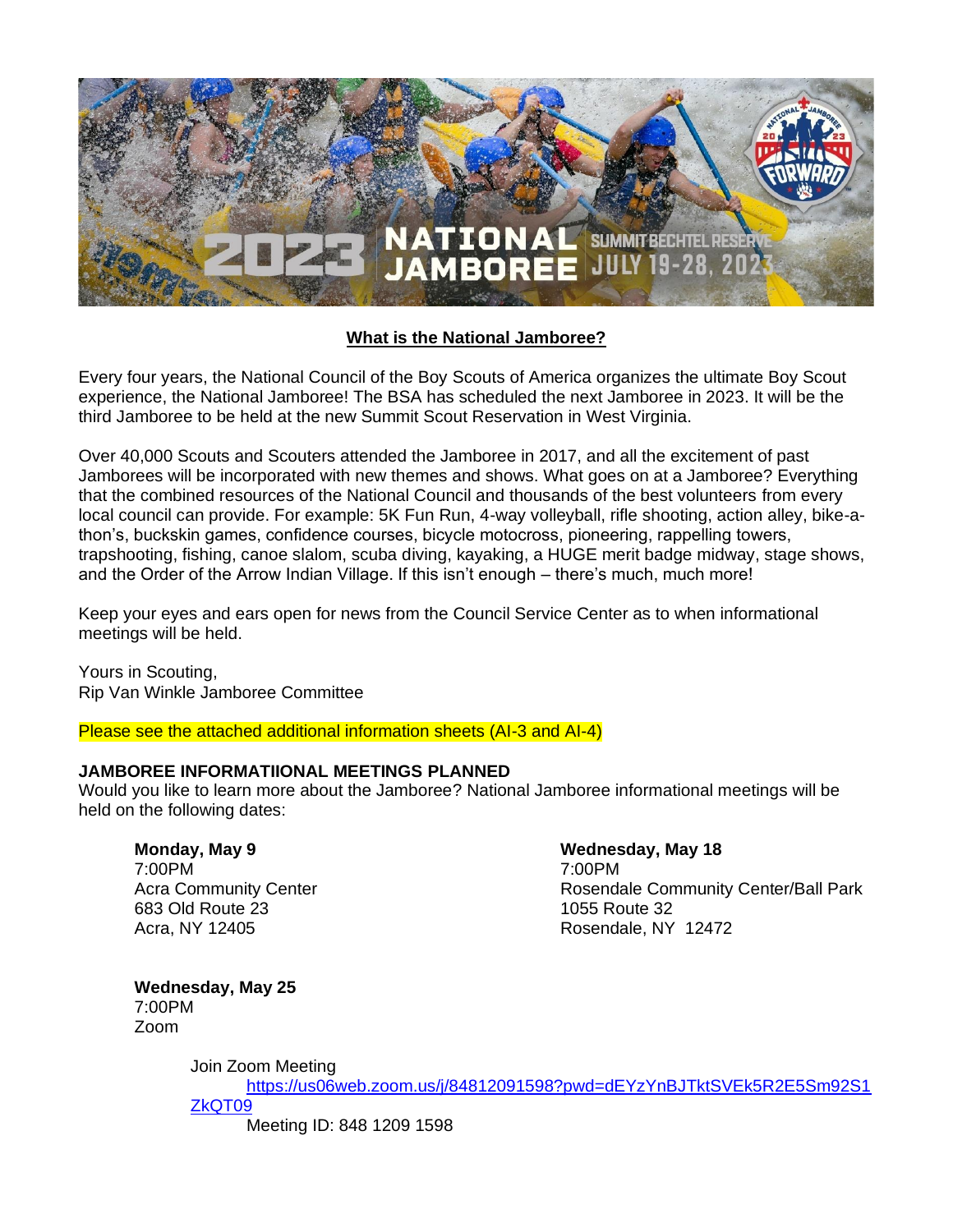Passcode: fwuh0X

One tap mobile +16465588656,,84812091598#,,,,\*545554# US (New York)

Dial by your location +1 646 558 8656 US (New York) Meeting ID: 848 1209 1598 Passcode: 545554

#### **COUNCIL RECOGNITION DINNER AND YOU ARE INVITED!**

The Rip Van Winkle Council will be hosting the Annual Recognition Dinner on Wednesday, June 8. This year's selection for the Silver Beaver will be presented along with other awards and recognition.

Dinner Specifics:

Wednesday, June 8 Fees: 5:30PM - Gathering  $$30.00 -$  Single 6:00 PM – Dinner \$45.00 – Couple St. John's Roman Catholic Church 12 Holly Hills Drive Woodstock, NY



Catered by Joe Beez of Kingston

Mark your calendar and plan to attend.

#### **DEADLINE TO RESERVE IS June 1, 2022.**

Food is not being prepared on site. Walk-ins are **NOT** permitted.

Please see the attached additional information sheets (AI-5)

#### **UPDATE TO SCOUTS BSA YOUTH JOINING REQUIREMENTS**

The BSA has been looking at the barriers to joining for today's families and we want to simplify this for any youth who wants to participate in our programs. The joining requirements for the Scouts BSA program currently state:

Youth can be Scouts if they have completed the fifth grade and are at least 10 years old, OR have earned the Arrow of Light Award and are at least 10 years old, OR are age 11 but have not reached age 18.

Beginning April 18, 2022, the Scouts BSA program joining requirements will be changed to the following:

Youth can be Scouts if they are at least 10 years old, currently in the fifth grade and register on or after March 1st; OR have earned the Arrow of Light Award and are at least 10 years old, OR are age 11 but have not reached age 18.

This language will be updated on the BSA Youth Application as the new applications are distributed.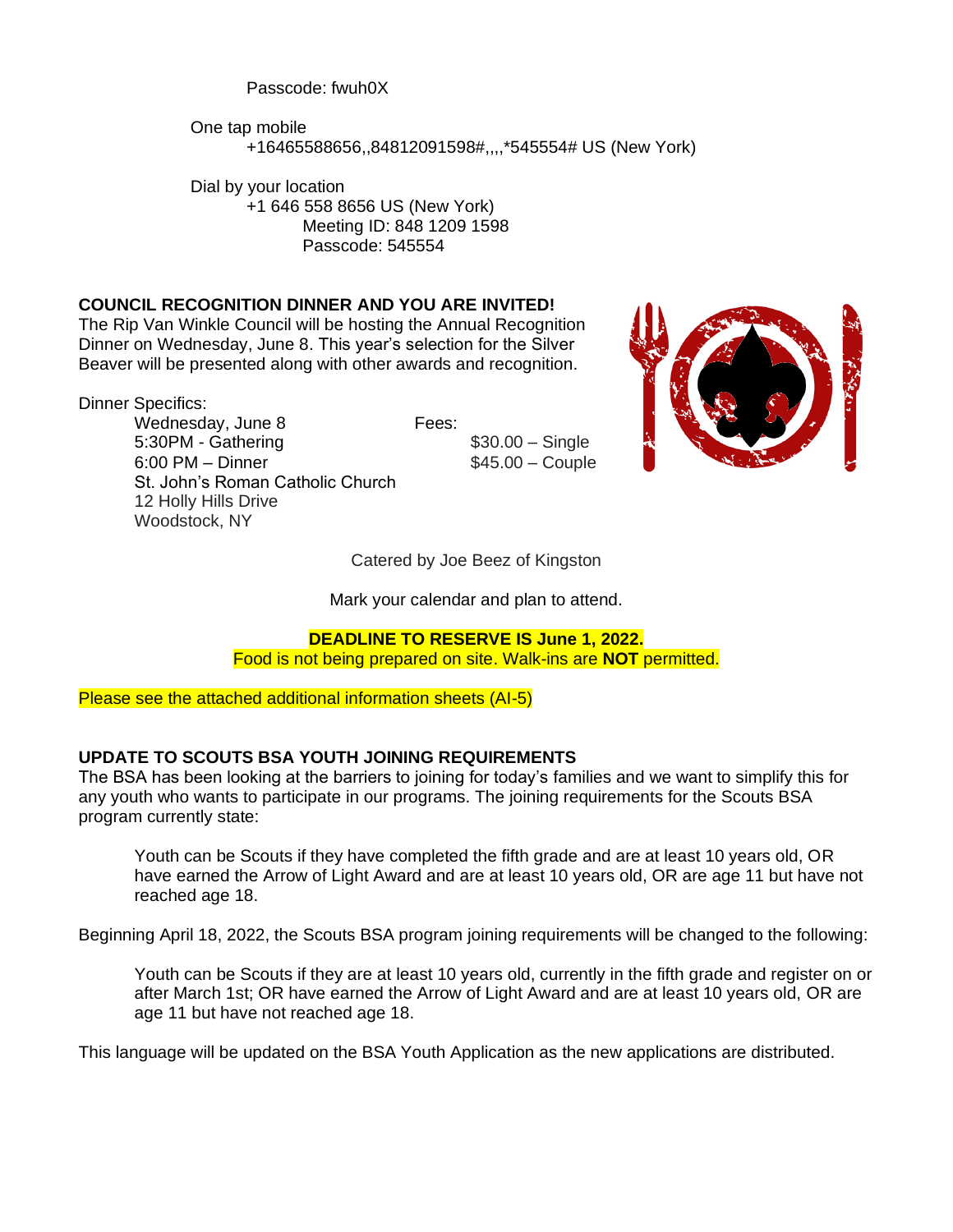## **WE ARE HIRING! PART-TIME SALES ASSOCIATES WANTED**

We are seeking part-time Sales Associates for our Kingston, New York store location.

This job involves sales, customer service and dealing with people. Sales Associates should have an enthusiastic, fun and positive attitude while assisting customers with sales, product and program information. A sense of humor, creative mindset and passion for customer service are needed.

Knowledge of the Scouting program is a plus but not necessary.

An individual in this position will be expected to perform additional job-related responsibilities and duties as assigned and/or necessary.

Interested? See the job description!

Please see the attached additional information sheets (AI-6)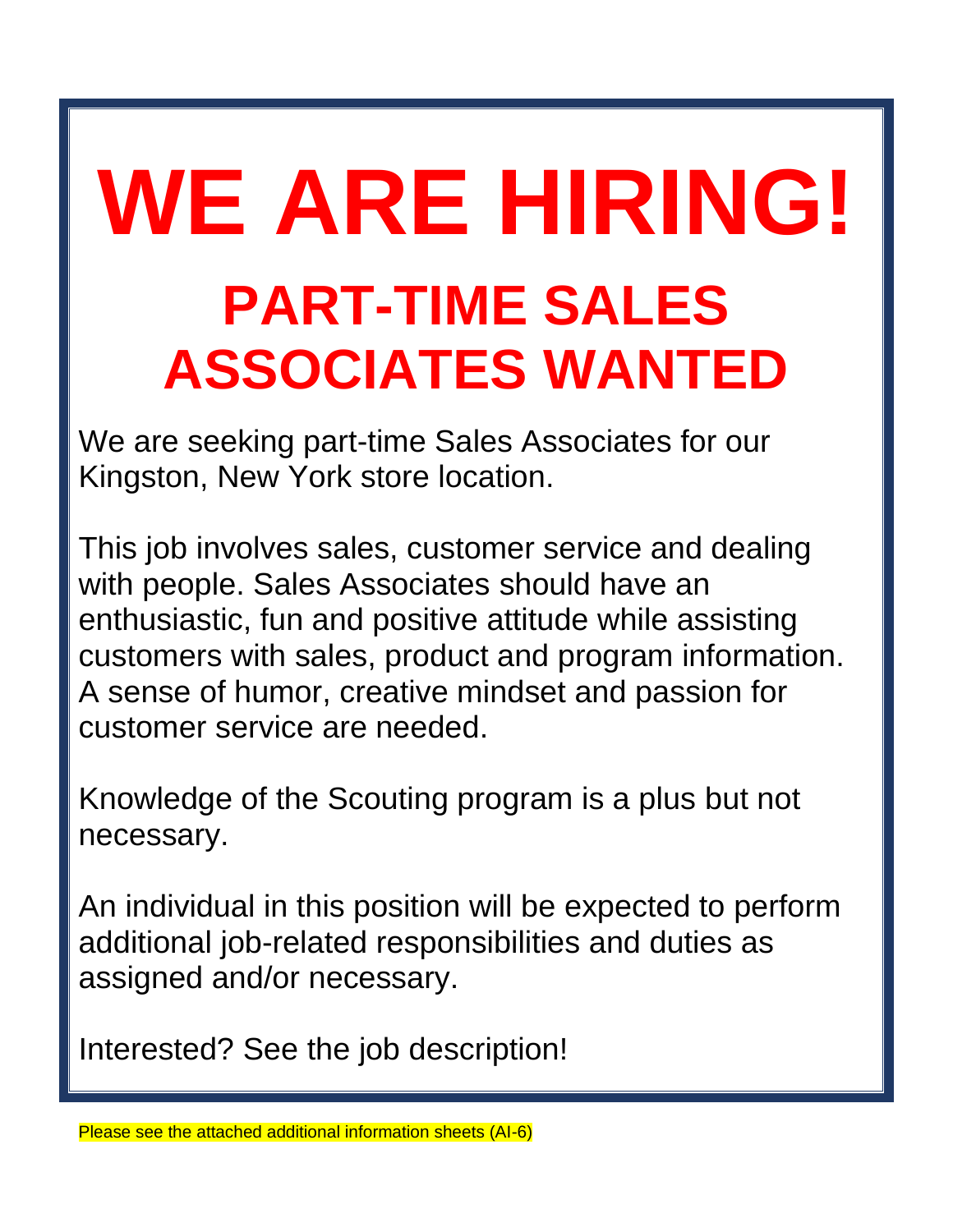#### **UPDATES ON THE COOKS PEAK FIRE NEAR PHILMONT SCOUT RANCH**

As the Cooks Peak Fire burns in New Mexico, Philmont Scout Ranch is sharing regular updates on a [dedicated page on the](https://t.email.scouting.org/r/?id=h261ebe6b,fda4586,fda6cbd)  [Philmont website](https://t.email.scouting.org/r/?id=h261ebe6b,fda4586,fda6cbd) as well as on its [Facebook page.](https://t.email.scouting.org/r/?id=h261ebe6b,fda4586,fda6cbe) These updates provide information about the progress of teams working to mitigate the fire's damage.

Should any recovery efforts and/or possible rebuilding efforts be necessary for parts of the Philmont property, information concerning those efforts will be forthcoming. Please remind those with questions that all available information will be provided on the [Philmont website](https://t.email.scouting.org/r/?id=h261ebe6b,fda4586,fda6cbf) as well as the [Philmont](https://t.email.scouting.org/r/?id=h261ebe6b,fda4586,fda6cc0)  [Facebook page](https://t.email.scouting.org/r/?id=h261ebe6b,fda4586,fda6cc0) as any further details become available.



You can also check on regular updates at: <https://www.philmontscoutranch.org/cooks-peak-fire-updates/>

> Below is the latest update: Cooks Peak Fire Update: May 2, 2022, 9:00 AM MDT

The Cooks Peak Fire is estimated at 59,065 acres and is 69% contained. 413 personnel assigned.

A red flag warning continues today with gusty winds 35+mph and low humidity. Air operations continue.

The Type 2 team will transition to a Type 3 team towards the end of the week. Philmont is prepared to host the Type 3 team.

We are grateful for all personnel on the fire and their continued safety as they continue to protect Philmont and our surrounding communities.

To donate to the Fire Recovery and Mitigation Fund click below. 100% of your donation will go to Philmont:

[https://bit.ly/PhilmontFireRecovery](https://l.facebook.com/l.php?u=https%3A%2F%2Fbit.ly%2FPhilmontFireRecovery%3Ffbclid%3DIwAR2wwYdWBBTdDZa21zazZQSc39lQzThefnf02lKg10bq5oeTt_fEhLpK6BU&h=AT243RCJdW0ZC0N6Sj_FK31JFFk7ffKYxmerjFSZVein4C8R26mo11rziuQG8Ag6CeFK1sXsP7bQzLUEVqzxgFr6wEKVOu7fbODtmoRDiPYdzXhhx-txk-SH2qHUpE7pF5Hr&__tn__=-UK-R&c%5b0%5d=AT0RUz46Oew_FkWxitj_sQ58MHiPYxE-6dfWWBFuC-VcNXtwgOvJMSBZRaH6p_VxWIEOp3g36h9RdAwuq1VWw7s9kwKKyoKo-RE9tvuzUdxOlNJ7lZZh8nf-4--CPZzo3QkhC63yltjxFlo1Z10rq2K3A7G0hOdc5UJ2hQm8ilMx3b6hYOpn-LF0r_0KTWL43LPcsSc)

During this time of financial restructuring, we are not permitted to accept donations from the following states: California, District of Columbia, Illinois, Kansas, Mississippi, New Jersey, North Carolina, Pennsylvania, Puerto Rico, Tennessee, Virgin Islands or Wisconsin. For more information, please visit the links below:

[https://nmfireinfo.com/](https://l.facebook.com/l.php?u=https%3A%2F%2Fnmfireinfo.com%2F%3Ffbclid%3DIwAR2nm4erT1PNI8StDJ_nJ4i9lX_60Yz6vxSNFBewoRk1iIZKu95RJYIXJ0o&h=AT3nAPfnAs9J9HGlFzLoXDJhWPmC7bEwNKKiMrZ4VzYBkrHqt0aLPlfE0Drk6cHgL1I_MtinMaK-CkHjlB9AdkYJr1idvuZJZihF2ACQL7WFtt5NttzIlnYKnkdlhAS1lT6f&__tn__=-UK-R&c%5b0%5d=AT0RUz46Oew_FkWxitj_sQ58MHiPYxE-6dfWWBFuC-VcNXtwgOvJMSBZRaH6p_VxWIEOp3g36h9RdAwuq1VWw7s9kwKKyoKo-RE9tvuzUdxOlNJ7lZZh8nf-4--CPZzo3QkhC63yltjxFlo1Z10rq2K3A7G0hOdc5UJ2hQm8ilMx3b6hYOpn-LF0r_0KTWL43LPcsSc)

[https://inciweb.nwcg.gov/incident/8066/](https://l.facebook.com/l.php?u=https%3A%2F%2Finciweb.nwcg.gov%2Fincident%2F8066%2F%3Ffbclid%3DIwAR20DRmb4lTyh_5v_MmXas49f16E3jrjeONx1oRf3c7UfSkNMSFlZ6MSKIs&h=AT2R3cX2urTsvqXwHK26ufqM2nOJRdsXHFaZXS_HigU5gaBzBZ9Pp6YrghymKG-hxy-GENZyBlFnv9QaWd2V9EeR50je7qS5IFUsSyUiG0A1Ut0fxt7bQI5vRvwiODy8KASq&__tn__=-UK-R&c%5b0%5d=AT0RUz46Oew_FkWxitj_sQ58MHiPYxE-6dfWWBFuC-VcNXtwgOvJMSBZRaH6p_VxWIEOp3g36h9RdAwuq1VWw7s9kwKKyoKo-RE9tvuzUdxOlNJ7lZZh8nf-4--CPZzo3QkhC63yltjxFlo1Z10rq2K3A7G0hOdc5UJ2hQm8ilMx3b6hYOpn-LF0r_0KTWL43LPcsSc)

#### **A NOTE FROM THE BSA'S NATIONAL SUPPLY GROUP…**

As you have undoubtedly noticed, unprecedented supply chain issues and increasing costs have affected all industries, from everyday groceries to the gas pump.

Unfortunately, the BSA is not exempt from the impact of these supply chain challenges. Shipping containers that used to quote at \$3,500 are now being quoted at \$22,000.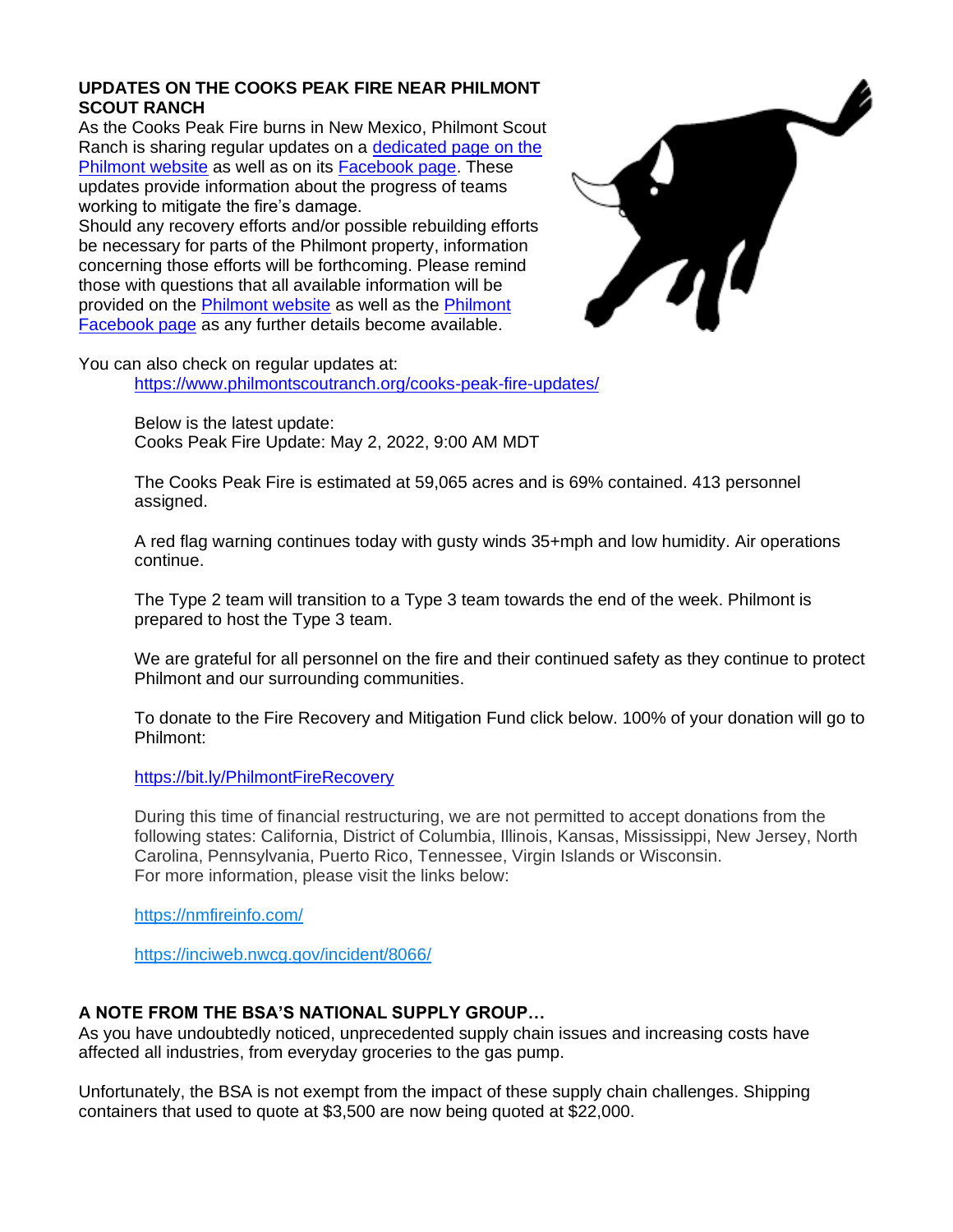Manufacturing costs and scarce materials have significantly impacted product availability, order procurement, lead times, and product costs.

As a result of significant cost increases mixed with rising fuel prices, and despite doing our best efforts to manage or offset these costs, we are forced to make the difficult decision to make price increases across many of our product categories.

Because of the nature and impact of these adjustments, new wholesale pricing will be effective April 8, 2022.

Choosing this immediate date will allow for availability and distribution of all products to both large and small councils, especially in consideration of reduced inventories.

Retail price changes will be effective as soon as individual stores can adjust their pricing.

Supply Group remains committed to providing quality products at competitive prices in support of our Scouting movement.

We value your support as we continue to navigate these unprecedented times.

#### **Boy Scouts of America Pricing Increase FAQs – April 2022**

#### **Why is National Supply Group taking price increases?**

• As you have undoubtedly noticed, unprecedented supply chain issues and increasing costs have affected all industries, from everyday groceries to the gas pump. Despite continuous improvement on operational efficiencies and other cost reduction initiatives, the BSA is unable to fully absorb the impact of rising costs.

#### **How do we explain these price increases to our customers?**

• Price increases are due to significant supplier cost increases, mixed with rising fuel prices. Despite our best efforts to manage or offset these costs, we are unfortunately forced to make the difficult decision to include price increases across many of our product categories. Supply Group remains committed to providing quality products at competitive prices in support of Scouting.

#### **How many products lines does this affect?**

• This will impact nearly all product categories, including uniforms, insignia, metal insignia, crafts, and literature.

#### **Will these prices be lowered if the Supply Chain stabilizes or gets better?**

• The situation will continue to be monitored over the next several months and adjustments will be considered where possible.

Please see the attached additional information sheets (AI-7)

#### **CARRY THE LOAD**

**T**he Scouting program has been asked to support the "Carry the Load" program. CTL support veterans and those who paid the ultimate sacrifice for our nation. Please see the various maps which

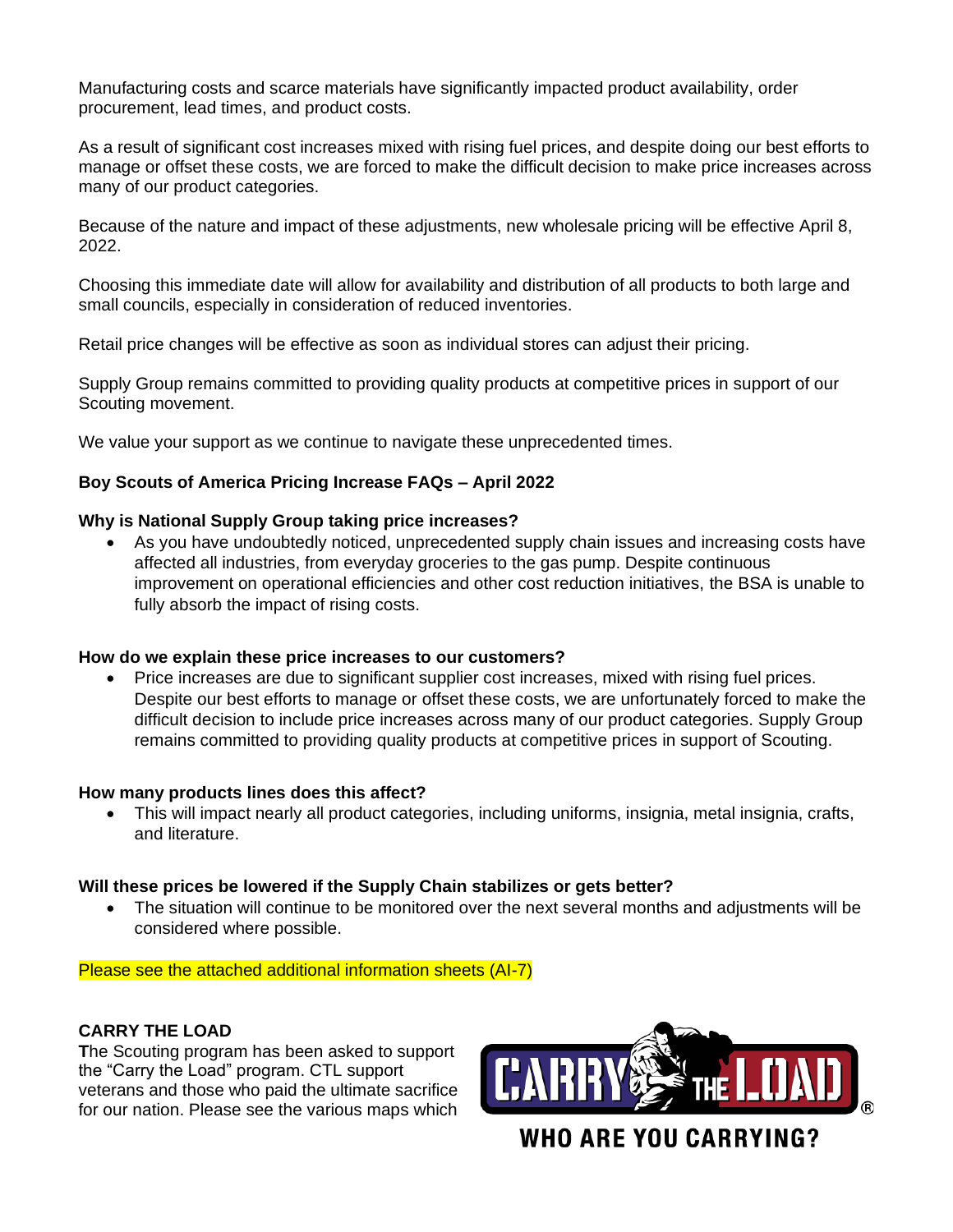highlights the route the hikers will take in each of their communities around the country.

<https://www.carrytheload.org/site/SPageServer/?pagename=relay>

Many troops have participated in the past and it is our hope to get more involved. To learn more about the program go to:

<https://www.carrytheload.org/site/SPageServer/?pagename=home>

This has potential to be a wonderful partnership that could be expanded in future years.

Please see the attached additional information sheets (AI-8)

#### **EVERY YOUTH DESERVES A TRAINED LEADER**

*"The Scoutmaster teaches boys to play the game by doing so himself."* – Lord Robert Baden Powell

Greetings to my fellow Scouters. My name is Tim Mitzel, and I am a Rip Van Winkle Council's Training Committee member. Over the last month and a half, I was privileged to be the Course Director for Basic Adult Leader Outdoor Orientation (BALOO), Scoutmaster Fundamentals, and Introduction to Outdoor Leader Skills (IOLST). Joined by a fantastic cadre of instructors and



To all my instructors and participants, thank you for taking another step in your scouting journey and, more importantly, investing in each other and our youth. You may never know your impact on a young person, but rest assured that you are making a difference. There will be a Scout out there who remembers the positive influence you had on them.

When you participate in a training course, your network of scouting resources increases exponentially. Leaders from other geographic areas of the council I previously only knew in passing are now both friends and resources. The exchange of ideas and collaboration with different points of view cannot be understated. I remain incredibly grateful for my new network.

BALOO is an introductory course for Cub Scout leaders. One adult pack leader must be BALOO trained and present for the pack to camp overnight. Similarly, IOLST is the introductory outdoor course for Scouts BSA leaders. Troops with camping programs also require a trained leader present. The training committee is already planning to offer these great courses again in the fall of 2022.

The training committee would also like to assure you of our commitment to creating opportunities for you to train and develop your skills and confidence. We remain respectful of your time through our mantra: "It only takes one registered participant to hold a course." Barring a weather emergency, we will not cancel training if we have one participant registered. We are also constantly striving to provide participants with accurate and up to date BSA training. Our goal is to run every course 'pure' or as the BSA intended.



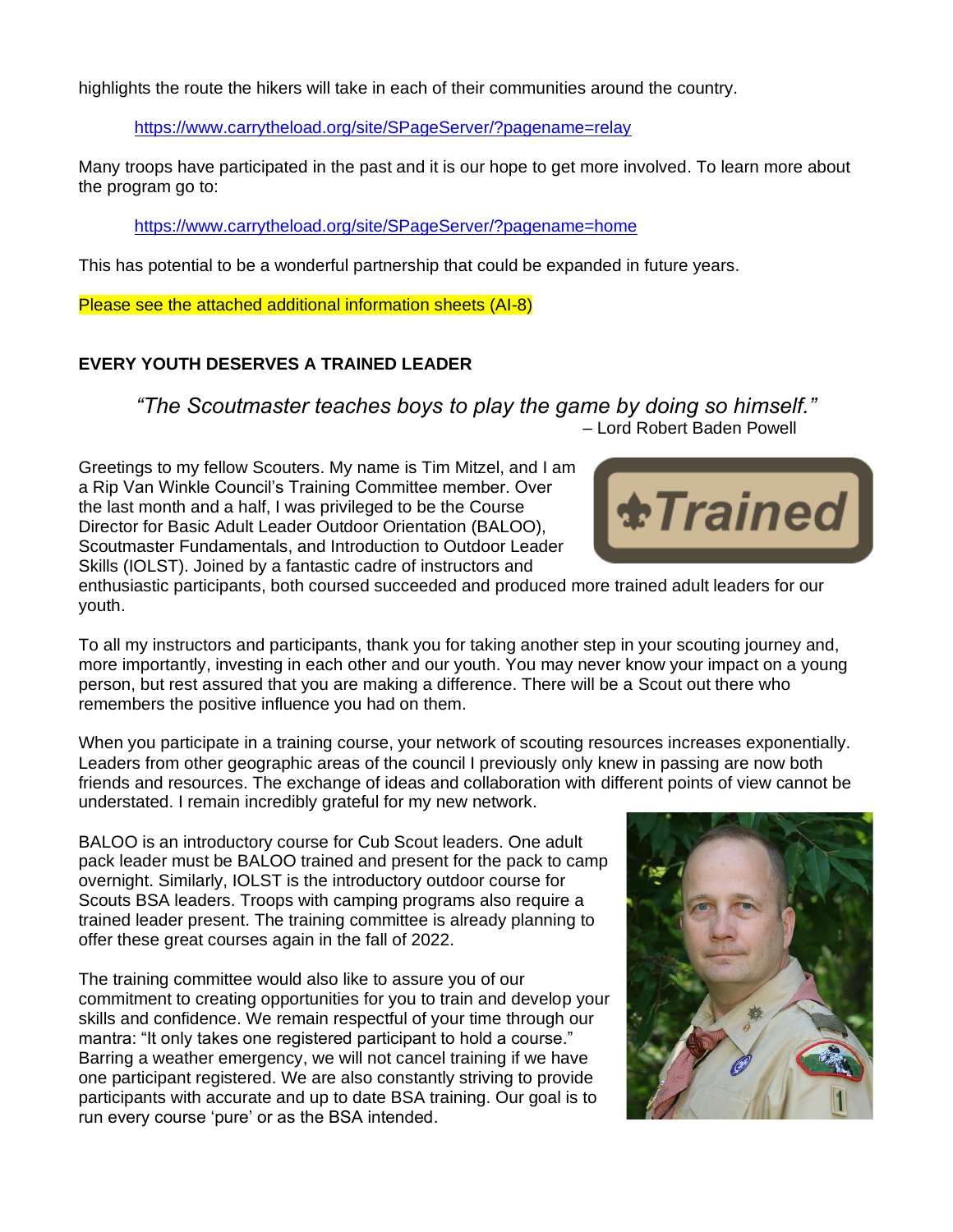Finally, I would like to thank our Scout Executive, Dana Kuhns, and our training committee chairperson, John Stanforth. Both gentlemen provide proper guidance in-person (well, through Zoom, actually) and through the syllabus and requested resources. The instructors and I were allowed to take the course and make it happen. As the council continues to build back from the COVID pandemic and other challenges, your training committee looks forward to helping carry the torch and lead the way.

Respectfully,

Tim Mitzel

Troop Committee Chair, Unit Commissioner, and Training Committee Member (Also, an Owl – ask me about Wood Badge)

*"There is no teaching to compare with example." "The most important object in Boy Scout training is to educate, not instruct."* - Lord Robert Baden Powell

#### **SCOUTS BSA BRANDING DOS AND DON'TS**

With more than 305,000 girls participating in Cub Scouting and the Scouts BSA program, there's a lot of excitement around the programs offered by the Boy Scouts of America. Plus, there are now almost 2,200 female Eagle Scouts!

In all of this, it's important to remember that at all levels, from our members and volunteers to our professional staff, we take the brand and trademark rights of all organizations seriously and have worked proactively to differentiate our unique program offerings. That, of course, includes Scouts BSA, so when referring to that program in any local council or unit materials — including recruiting fliers, announcements, promotional materials, social media posts, and beyond — be sure to use the details in the below infographic for the right way to go about it. Please be sure to share this infographic with anyone in your council who is conducting marketing and recruiting activities for the Scouts BSA program.

We applaud the efforts of all youth-serving organizations and encourage families to participate in character and leadership development programs of their choice. The BSA wants boys and girls to have an opportunity to join one or more of these organizations. While we all use different delivery models, our distinct missions have one thing in common – to serve youth.

Please see the attached additional information sheets (AI-9)

#### **VOICE OF THE SCOUT DETAILS**

The Voice of the Scout survey is continuing to be sent out to every unit level volunteer, parents of Cub Scouts and Scouts BSA members under 14 years of age, and Youth members over 14 years of age. The surveys are sent quarterly to 1/4 of the Scouting population for whom we have email addresses in the membership database. The first quarter surveys have already been completed, but the following schedule will be used to send the Q2-4 surveys:

Council level analysis of the survey results is available when the council reaches a threshold of at least 50 people answering in a segment. Reports are uploaded to your council folder in the Membership Insights and Planning SharePoint site (this is the same place where your Council Planning Data and your Council Market Analysis are located.)

Please encourage your leaders, parents, and older youth members to take 5-8 minutes to give us their feedback so that we can continue to listen to them and make changes based on their recommendations. Questions? Email [Pat.Wellen@Scouting.org.](mailto:Pat.Wellen@Scouting.org)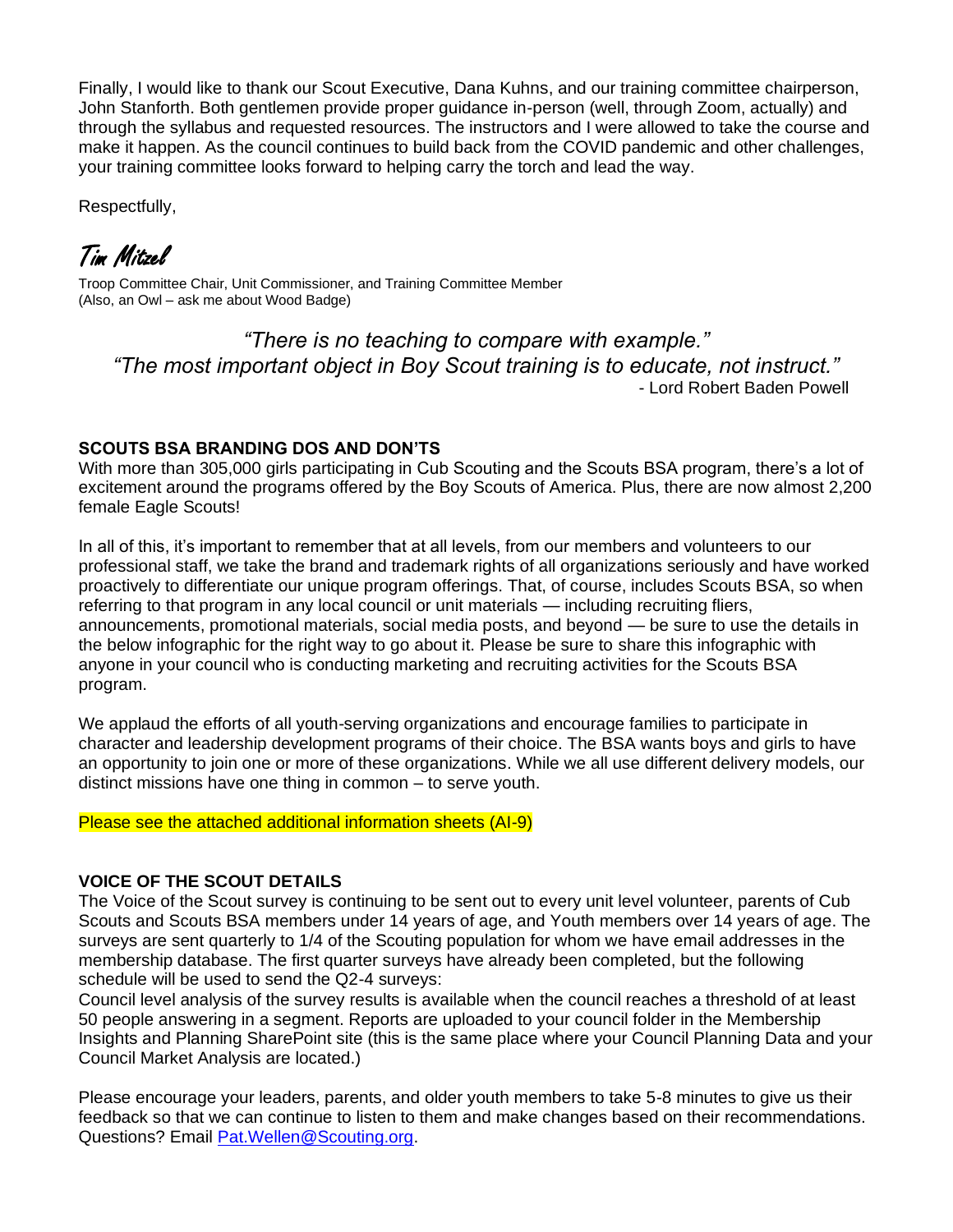#### **ANNUAL HEALTH AND MEDICAL RECORD**

Camping season is upon us! As a reminder, be sure to encourage ALL participants to fully complete the [Annual Health & Medical Record \(AHMR\)](https://t.email.scouting.org/r/?id=h261ebe6b,fda4586,fda6eae) for ALL activities. And yes, the 2019 version is current.

To be sure to have the most current information, remember to link to the AHMR, and don't host your own version.

Any questions? You can find the answers on the [AHMR landing page](https://t.email.scouting.org/r/?id=h261ebe6b,fda4586,fda6eaf) or the [AHMR FAQ page.](https://t.email.scouting.org/r/?id=h261ebe6b,fda4586,fda6eb0) Basics:

**Parts A & B** - For all events/all participants less than 72 hours in duration.

**Parts A, B & C** - For events/resident camps lasting 72 hours or more.

**Risk Advisory** - Don't forget the Risk Advisory for each of the High Adventure Bases. This should be reviewed with your healthcare provider at the time of your pre-participation exam.

#### **DETAILS ABOUT THE PHILMONT TRAINING CENTER COURSES**

Attendees at Philmont Training Center courses learn best practices for Scouting from world-class faculty and share experiences with Scouters across the country at one of more than 50 conferences.

They can also bring the whole family to enjoy BSA Family Adventure Camp!

For more information, go to: [https://bit.ly/ptc-conferences.](https://t.email.scouting.org/r/?id=h261ebe6b,fda4586,fda6eb2)



#### **MORE #ADVENTURE ON 2022 RECRUITING MATERIALS ARE NOW AVAILABLE!**

The set of #AdventureOn marketing materials available in the BSA Brand Center continues to grow! Currently, you'll find the #AdventureOn theme on [Cub Scout materials](https://t.email.scouting.org/r/?id=h2607b943,fc3121c,fd20115) and [Scouts BSA materials.](https://t.email.scouting.org/r/?id=h2607b943,fc3121c,fd20116) Be sure to share this information with everyone you know so they can help us all grow Scouting!

<https://scouting.webdamdb.com/bp/#/folder/10377141/>

#### **UNITED STATES DISTRICT COURT GRANTS BSA MOTION FOR SUMMARY JUDGEMENT IN TRADEMARK INFRINGEMENT CASE BROUGHT BY GSUSA**

A statement provided by the BSA

We are pleased that the court has vindicated the BSA's position and summarily rejected all claims of the Girl Scouts of the USA (GSUSA), observing that "In truth, Girl Scouts' complaint is based, not on concern for trademark confusion, but on fear for their competitive position in a market with gender neutral options for scouting" (opinion, p. 21).

The BSA believes that there are many excellent options for parents and young people to develop character and leadership, including both the BSA and GSUSA. We support the right of families and girls to make their own choice of youth development organizations that work best for them.

The BSA is thrilled that since we began offering girls the opportunity to fully participate in our programs in 2019, over 305,000 girls are currently enrolled and more than 2,200 young women have already earned the highest rank of Eagle Scout. We celebrate the achievements of these girls and young women. The BSA looks forward to welcoming more girls into our positive, life changing programs.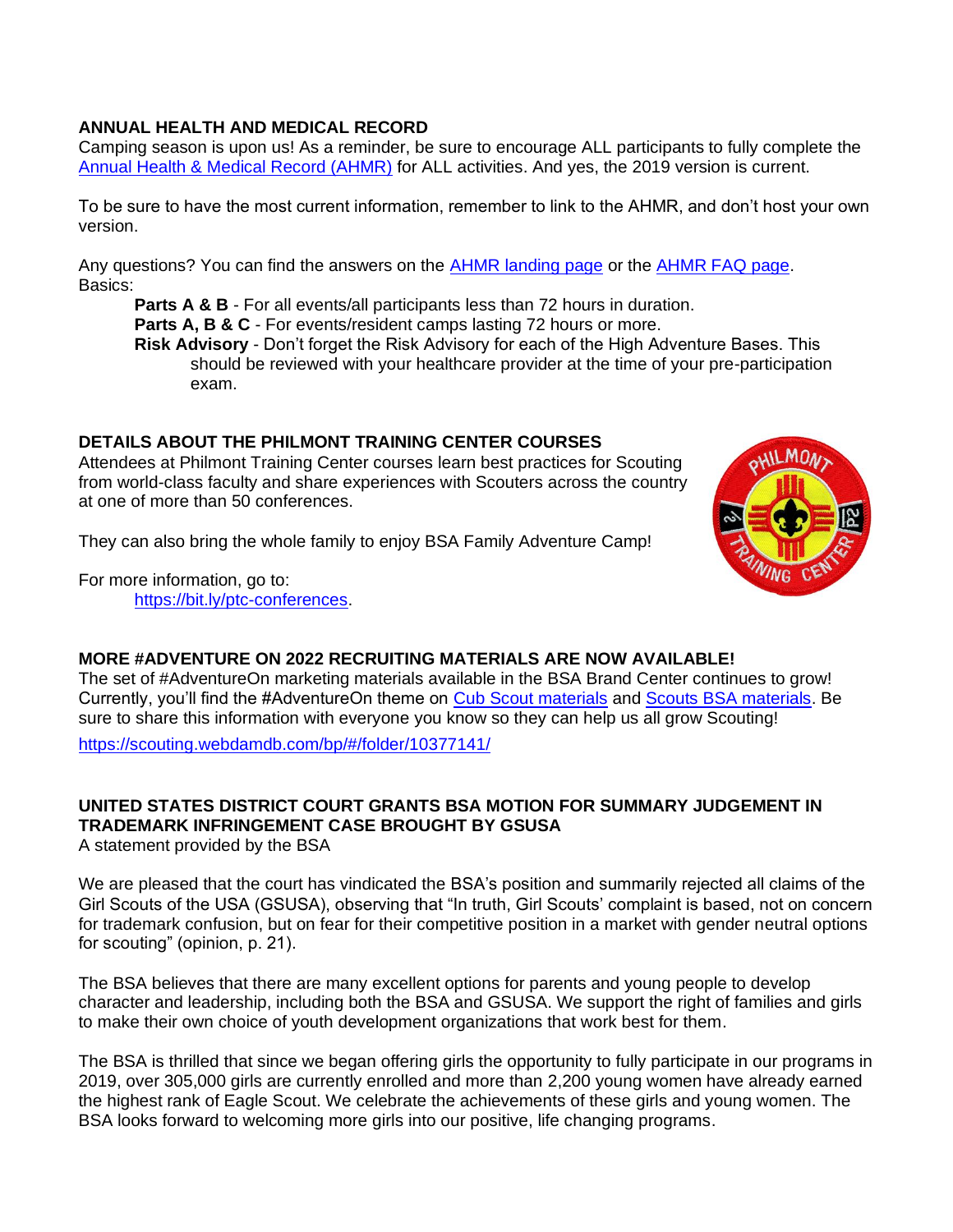#### **SCOUTING'S BARRIER TO ABOUT: "72 HOUR RULE"**

While we anticipate the elimination of Scouting's Barriers to Abuse "72-Hour Rule," we are presently working on the new rules to replace this 72-hour requirement. However, until those changes are implemented, the 72-hour rule remains in place. **There are no changes at this time.** 

The current policy and one source of truth can be found in the [Guide to Safe Scouting](https://t.email.scouting.org/r/?id=h2606f0ae,fc857a7,fd10334) which states:

#### **"All adults accompanying a Scouting unit who are present at the activity for 72 total hours or more must be registered as leaders. The 72 hours need not be consecutive."**

We continue to receive questions around this event-centric requirement. Please ensure your staff and volunteers know that:

- Changes have not been made to this rule yet.
- Any changes will be thoroughly communicated.

Currently, a timeline for any changes has not been established, but we are actively working the new rules to replace this requirement and will communicate them as soon as they are available.

#### **FISCAL POLICIES AND PROCEDURE FAQS FOR BSA UNITS**

BSA has updated FAQs for its Fiscal Policies and Procedures for BSA Units. These FAQs include information on current unit registration options, tax exempt status, unit banking, equipment insurance, dissolution of the unit, and fundraising.

#### Please see the attached additional information sheets (AI-10)

#### **PAYPAL/VENMO UPDATE FOR BSA UNITS**

Beginning January 1, 2022, the Internal Revenue Service (IRS) introduced new reporting requirements for payments received for goods and services, which will lower the reporting threshold to \$600 for the 2022 tax season, from 2021's threshold of \$20,000 and 200 transactions.

These reporting requirements are only for payments received for a good or service, and do not apply to payments from friends or family. Under the new requirements, payment service companies, including PayPal and Venmo, will provide customers with a 1099-K form if they receive \$600 or more in a calendar year for payments received for goods or services.

Users may receive notifications to complete tax information like the example included in the "See Details" information below.

BSA PayPal Scoutbook instructions (available at [https://help.scoutbook.scouting.org/knowledge](https://t.email.scouting.org/r/?id=h25f0d488,fbfd5f2,fc84854)[base/paypal-payment-utility-sb/\)](https://t.email.scouting.org/r/?id=h25f0d488,fbfd5f2,fc84854) direct units to follow the same account opening procedures as for bank accounts. Charter Organization Units and Council Registered Units utilizing PayPal or Venmo should ensure they are using appropriate EINs and following all policies and procedures. Parents of/Groups of Citizens Units should consult their own tax advisors. If you have any questions, please reach out to your tax advisor or local council.

Please see the attached additional information sheets (AI-11)

#### **GUIDANCE ON DONATION TO UKRAINIAN SCOUTING**

Many volunteers have requested information on how to help Scouting in Ukraine. Please see the official statement from the World Organization of the Scout Movement (WOSM) below.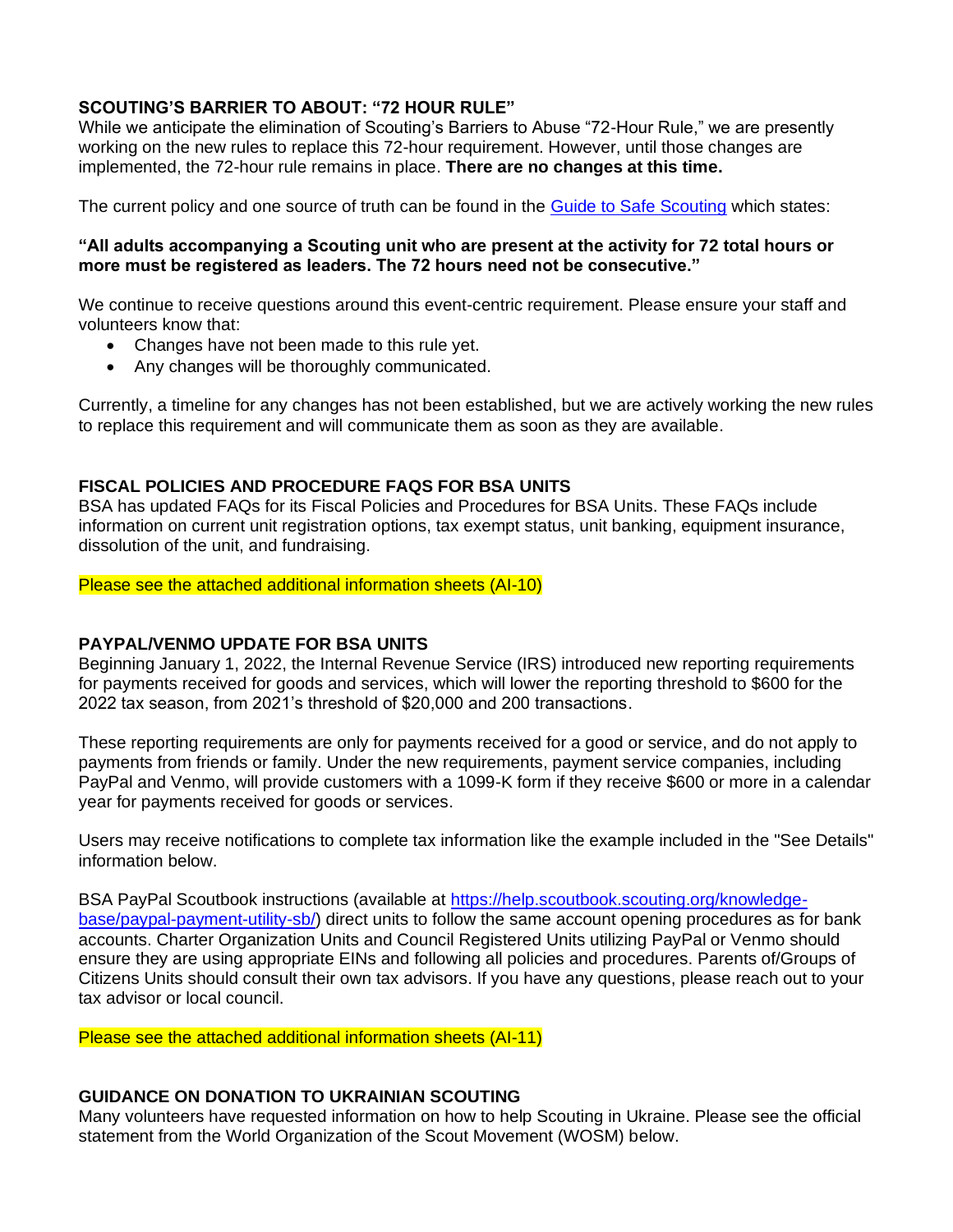WOSM recognizes one National Scout Organization per country. For Ukraine, the Member Organization is National Organization of Scouts of Ukraine (NOSU). We encourage all NSOs that any Scouting support is channeled through the mechanisms made available through WOSM.

We are aware that many other non-WOSM but Scout-like entities are active in the region, including PLAST. We are not affiliated with organizations in Ukraine besides NOSU.

In most cases, the best way to help with the unfolding humanitarian crisis is to make a financial contribution through WOSM or another reputable NGO.

To directly support Scouts' humanitarian relief work in Ukraine and for refugees, you can donate at [bit.ly/scoutsukraine.](https://t.email.scouting.org/r/?id=h25f0d488,fbfd5f2,fc8485a) Representatives on the ground know what is needed and financial contributions help them purchase the most needed and locally appropriate supplies.

For additional and ongoing updates, please visit: [https://www.scout.org/Ongoing-Scouts-Emergency-](https://t.email.scouting.org/r/?id=h25f0d488,fbfd5f2,fc8485b)[Response-in-Ukraine.](https://t.email.scouting.org/r/?id=h25f0d488,fbfd5f2,fc8485b)

#### **STEWART'S HOLIDAY MATCH PROGRAM**

The Rip Van Winkle Council is happy to announce it is the recipient of a \$1,500 gift from the Stewart's Holiday Matching Gift program.

The 2021-2022 Holiday Match program raised over \$2 million for local children's organizations! From Thanksgiving Day through Christmas Day, Stewart's customers impressively donated over \$1 million to the program. Each individual donation is matched penny for penny by Stewart's Shops. There are no administrative costs and 100% of the funds benefit local, non-profit children's organizations.



Generous customers have helped us raise nearly \$34 million since 1986. For more information, please visit the [Holiday Match FAQs page.](https://www.stewartsshops.com/holiday-match/holiday-match-faqs/)

#### **SCOUTS IN ACTION**

With more units getting back into the outdoors, please be sure to share your stories and photos with the Council. Our intent is to add a webpage to our Council website where we highlight the activities of our local Scouts and their units. It is a TERRIFIC way for a unit to show off what they are up to and for a unit to visit and get some ideas about new activities try.



#### **WHY IS THE ACCIDENT AND SICKNESS CLAIM FORM IMPORTANT TO DISTRIBUTE IN THE EVENT OF AN INCIDENT?**

Within 24 hours of an incident, it is essential that the Accident & Sickness claim form is distributed by the council to the person who suffered an injury or illness or to the family members of who suffered the injury or illness. When reporting an incident through Riskonnect, check off the field if accident and sickness forms were provided to the injured/sick party or a family member of the injured/sick party. This will ensure the Risk Management team knows the claim form has been provided to the appropriate party. It is crucial to support our Scouts and Scouters with the resources that are available when an incident has occurred. Claim forms are available in section 1 of the Risk Management Notebook at MyBSA.org. Section 1 also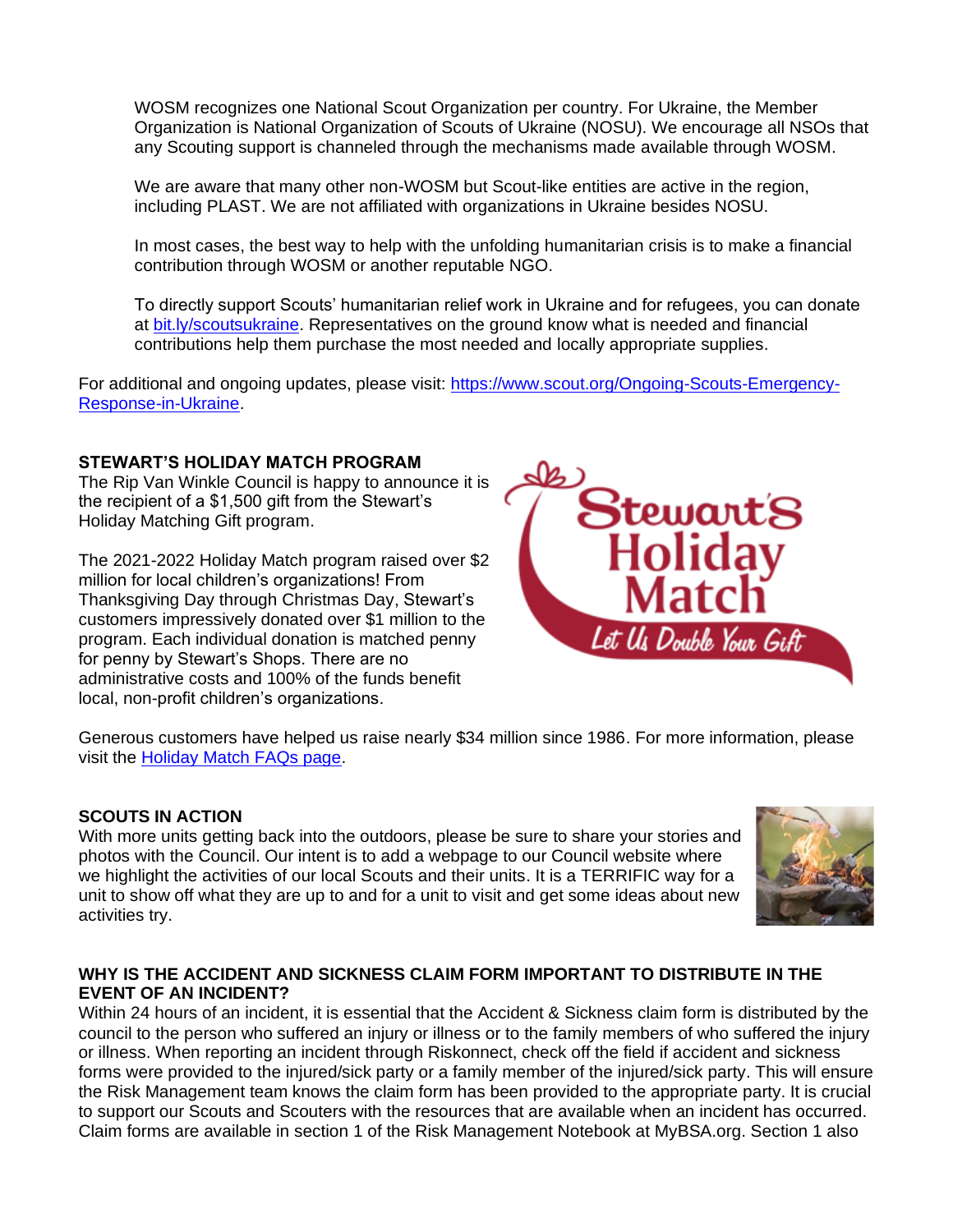provides a more in-depth explanation of benefits and plans from Health Special Risk (HSR). For councils that have Accident & Sickness Insurance from plans other than HSR, consult the instructions on filing claims with the plan administrator.

The Accident and Sickness Insurance Council Plan, administered by Health Special Risk, provides coverage for Scouts and Scouters for medical expense reimbursement in case of death, accident, or sickness within the policy limits. The accident and sickness insurance plans offer limited financial protection for the cost of unexpected medical expenses. These plans and policies are more than all other available sources of medical insurance or other health-care benefits. In the event there is no other primary insurance or health-care plan, these policies generally pay as primary coverage, subject to the plan limits and terms.

A copy of the HSR Accident and Sickness form has been included in the materials distributed in this email.

Please see the attached additional information sheets (AI-12)

#### **MERIT BADGE COUNSELOR ANNUAL REGISTRATION FOR 2022-2023**

May 31 marks the end of the registration year for all Merit Badge Counselors in the Rip Van Winkle Council. Thank you for stepping up and volunteering in supporting our young men and women making their way on the path to Eagle.

The Council Advancement committee would like to know if you would volunteer for the upcoming 20221- 2023 year. As in the past, Youth Protection Training, which consists of 4 modules, is required. In addition, there are other modules you can take to enhance your training as an MBC. They are not required, only suggested, as you may find it can strengthen your knowledge.

To access these training modules:

- 1. Sign into my.scouting.org
- 2. Then go to the menu at the upper left-hand corner.
- 3. Drop down to "My Training" and then press the "Scouts BSA" button.
- 4. In the middle of the next page, you will see a box that says, "Merit Badge Counselor Position Specific Training" and you can begin from there.

#### *You do not need to re-register with a new adult application.*

All Merit Badge Counselors will be emailed directly with a request to reply and provide information. Those who would like to add merit badges to their list are asked to complete the attached Merit Badge Counselor application in the email. The additional Merit Badges must be reviewed and approved before they are added to the existing file.

If a Merit Badge Counselor does not respond or their YPT is not up to date/complete, they will be dropped from the list.

Please be sure you check with your Troop's Merit Badge Counselors and make sure they respond by before May 31st.